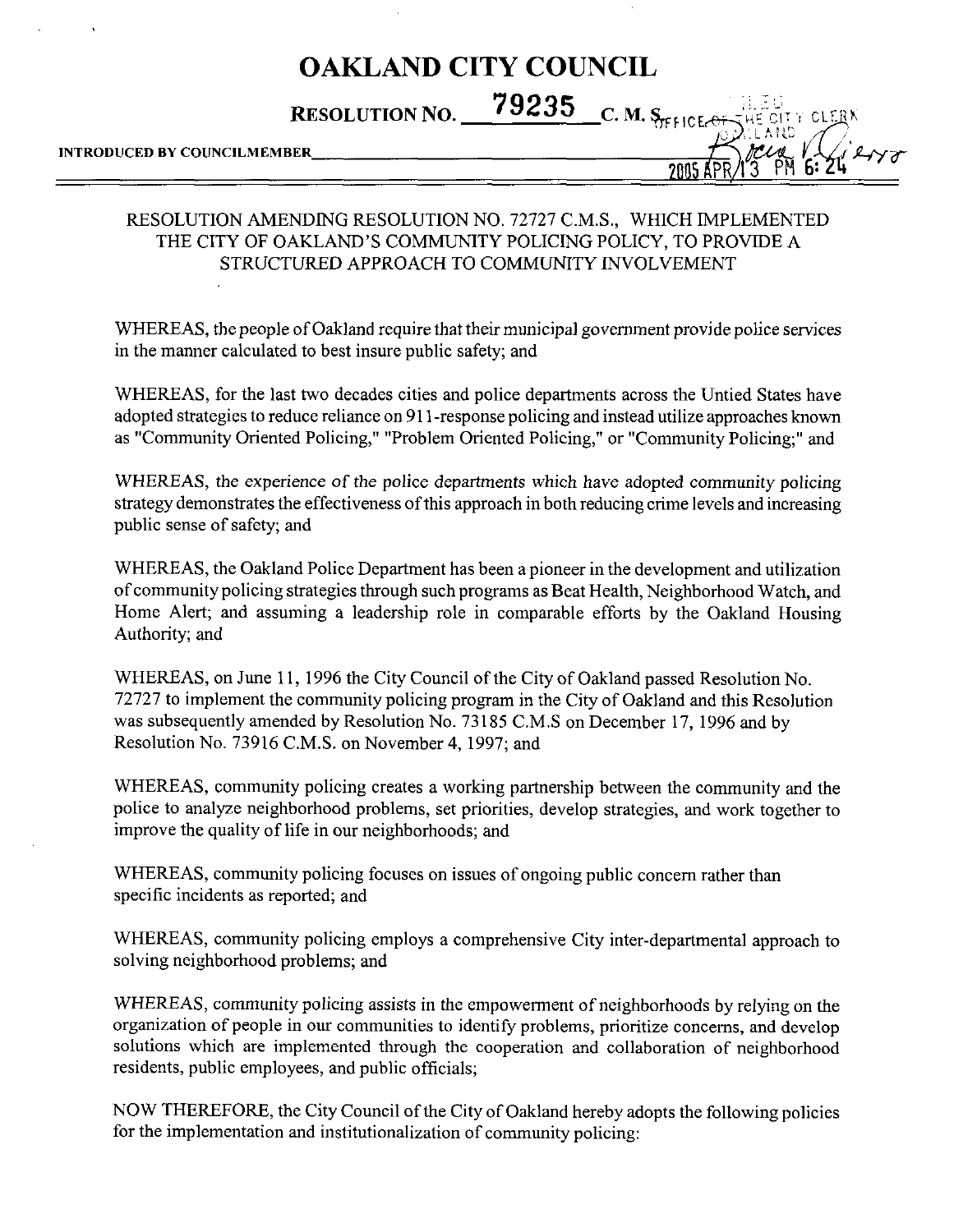### Section 1 - Title and Philosophy

- 1.1 This program shall be known as the Community Policing Program of the City of Oakland.
- 1.2 Four principles govern the Community Policing Program of the City of Oakland:

1.2.1 Its purpose is to reduce crime, enhance public safety, and to improve quality of life.

1.2.2 It is a peer level partnership between the community, the Police Department, and other city agencies.

1.2.3 In contrast to the 911 emergency response system, it addresses long term, chronic problems using proactive, collaborative problem solving methods.

1.2.4 It fosters a geographically based crime prevention effort on three levels: at the block level, at the neighborhood level, and at the citywide level.

1.3 Community policing is hereby reaffirmed as the public safety policy and philosophy of the City of Oakland.

### Section 2 - Police Beats

2.1 Police beats shall conform as nearly as possible to the natural boundaries of neighborhoods and communities in the City of Oakland, taking into account historical neighborhood boundaries, natural boundaries such as streams, artificial boundaries such as major thoroughfares and highways, shopping and commercial districts, and public school attendance areas. The beat boundaries shall be reviewed from time to time to accommodate the natural evolution of population and neighborhood boundaries.

2.2 Each police beat should, to the extent feasible, contain between 5,000 and 7,000 residents.

## Section 3: Block Level Organization

3.1 Home Alert is the block-level component of the City's Community Policing Program.

3.2 Home Alert will recruit and engage residents in crime prevention and problem solving through block-level organizing.

3.3 Home Alert Groups shall, to the extent safe and reasonable, strive to include representatives from each address on the block.

3.4 City Staff will partner with Home Alert Groups regarding issues of block health and safety. Home Alert Groups shall cooperate actively with police officers and other city staff and interested individuals and organizations to improve the quality of life on their blocks.

3.5 Once a year there will be a citywide meeting of Home Alert captains.

3.6 The Home Alert Coordinator will oversee the Home Alert Program and shall be a non-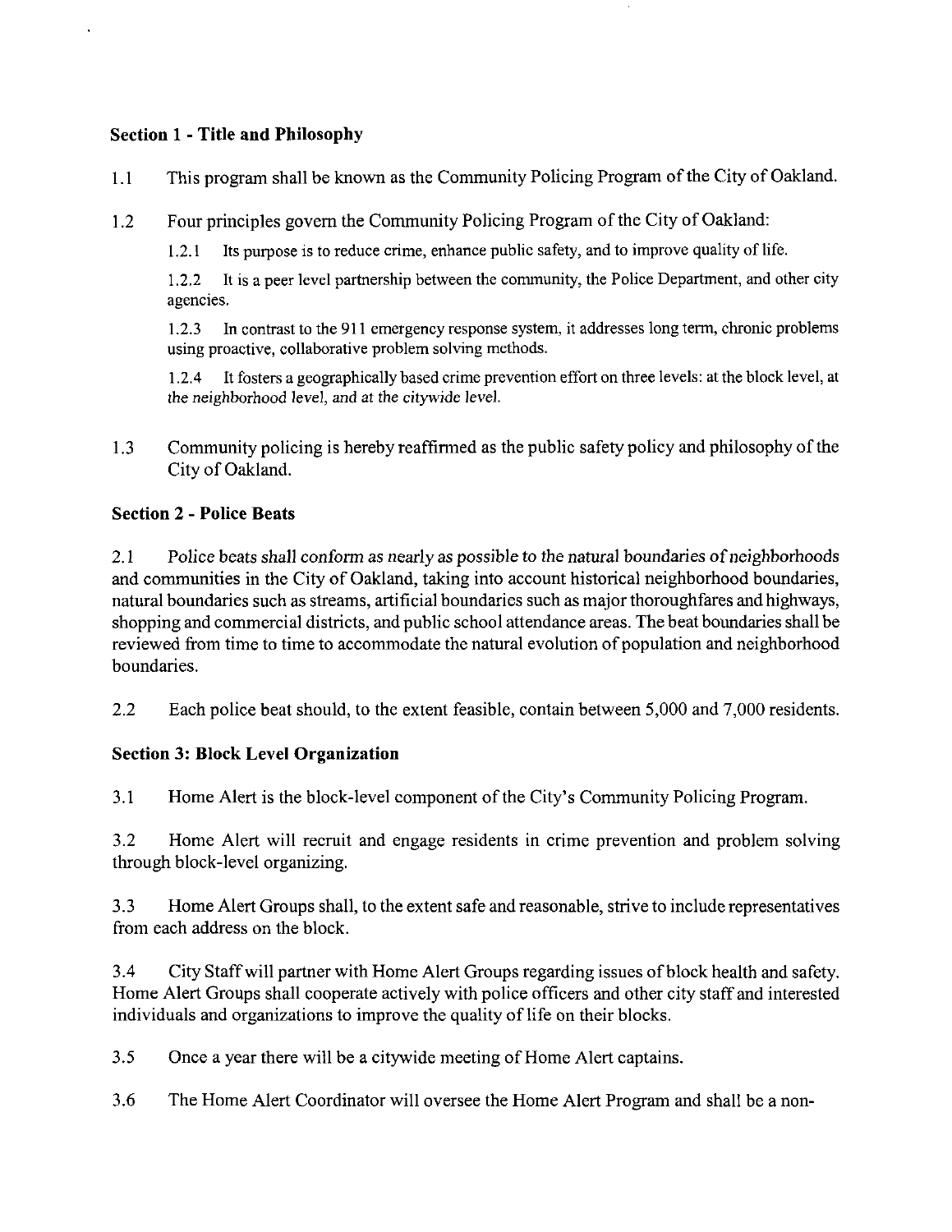sworn employee of the police department working under the supervision of the Neighborhood Services Manager.

3.7 The Neighborhood Services Manager will determine the specific duties of the Home Alert Coordinator.

3.8 The city shall encourage Home Alert captains and members to participate in neighborhood-level and citywide-level components of the Community Policing Program.

## Section 4 - Neighborhood Level Organization

4.1 Neighborhood Councils (also known as Neighborhood Crime Prevention Councils or NCPCs) are the neighborhood-level component of the City's Community Policing Program.

4.2 A Neighborhood Council shall be established and maintained in each police beat.

4.3 Neighborhood Councils shall strive to include representatives of a variety of organizations sensitive to community needs and interests, such as, but not limited to, community organizations, service groups, Home Alert groups, church organizations, youth groups, labor unions, merchant associations, school parent-teacher organizations, as well as interested members of the community.

4.4 Neighborhood Councils shall meet regularly, as determined by their members, but at least quarterly.

4.5 Meetings of Neighborhood Councils shall be publicly announced.

4.6 All meetings of Neighborhood Councils shall be public. The Neighborhood Services Coordinators and Community Policing Officers shall be directed to attend meetings of the Neighborhood Council. Other city staff shall attend Neighborhood Council meetings when appropriate or as requested.

4.7 Meetings of Neighborhood Councils shall be democratically run, but need not conform strictly to Robert's Rules of Order.

4.8 The Neighborhood Council will, to the extent safe and reasonable, provide notice of meetings to all addresses in the police beat at least once each year.

4.9 Each Neighborhood Council shall adopt written bylaws to govern the conduct of its meetings. These bylaws must include a requirement for annual elections of any leadership positions, whether they are called officers, steering committee members, or other names. These bylaws shall be available to all residents of the police beat.

4.10 Neighborhood Service Coordinators, police officers assigned to the beat, and employees of other city departments shall meet with Neighborhood Councils to identify neighborhood concerns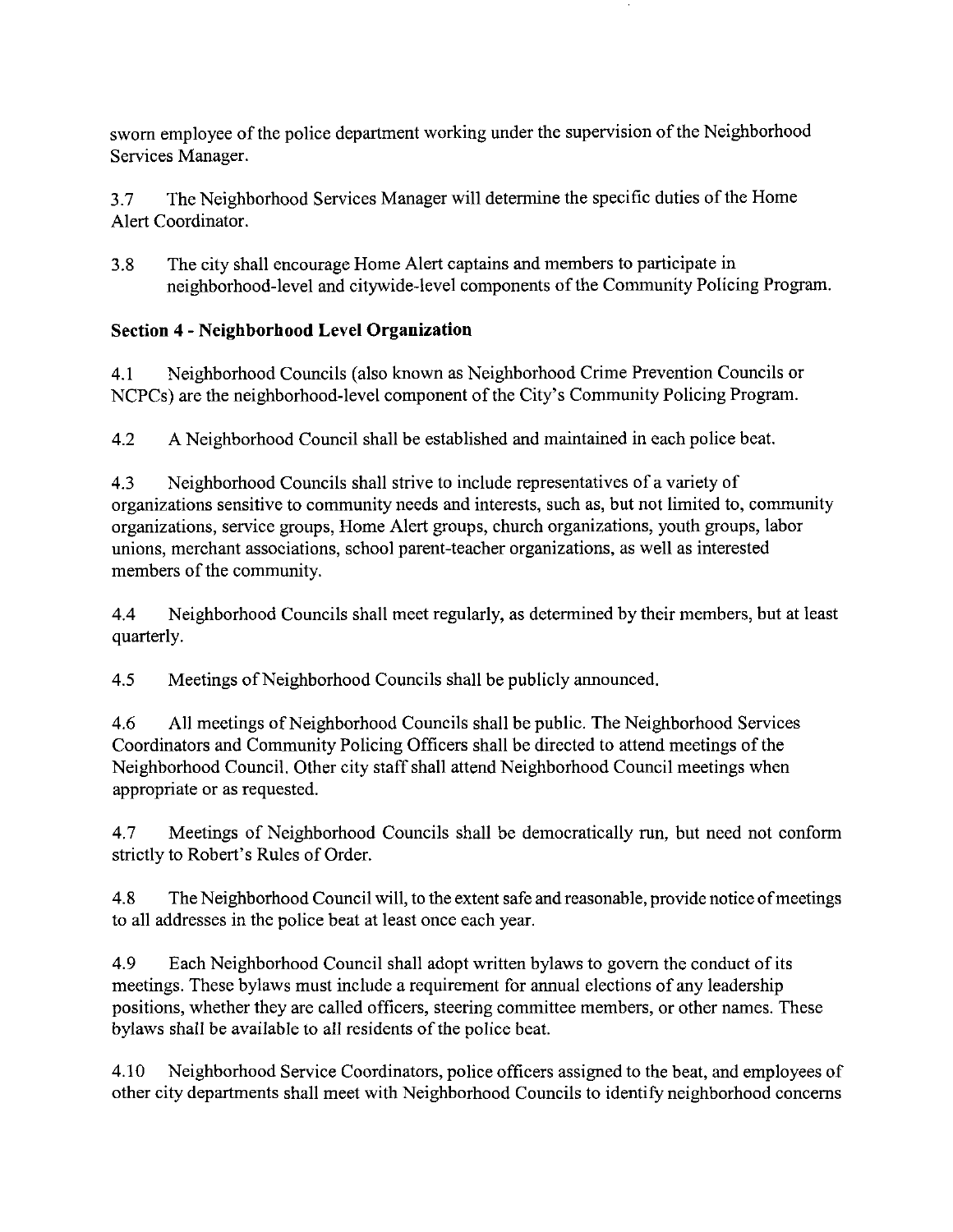regarding issues of public health and safety, establish priorities for law enforcement efforts, and develop strategies to resolve public health, safety, neighborhood improvement and revitalization, and other concerns.

4.11 Neighborhood Councils shall cooperate actively with police officers and other public employees and interested individuals and organizations to improve the quality of life in their neighborhoods, through such activities as involvement in litter and graffiti abatement, community patrols, providing supervision for youth recreation activities, monitoring problems at liquor stores, and other actions.

4.12 Neighborhood Councils shall be encouraged to establish a community center in each police beat in order to provide a regular place for their meetings and activities, a location for positive interaction between residents and police officers, and a center for the provision of activities and services to residents of that police beat. To the extent possible public facilities, which can accommodate a large range of activities, such as youth recreation and classes for adults, shall be utilized as community centers. The City Council shall solicit the cooperation of the Oakland Unified School District in making school facilities available for Neighborhood Council meetings without charge to the community.

4.13 An organized group may represent itself as a Neighborhood Council, and therefore representative of the citizens of that beat, only if that group is in compliance with Section 4 of this Resolution and has passed certification by the Community Policing Advisory Board (CPAB).

## Section 5 - Citywide Organization

5.1 The Community Policing Advisory Board (CPAB) and the Home Alert Steering Committee (HASC) are citywide advocates for community policing, and help bring the block and neighborhood groups together as a citywide voice for community policing.

5.2 The Community Policing Advisory Board (CPAB) shall be comprised of the following fifteen appointees:

- 5.2.1 Three members appointed by the Mayor.
- 5.2.2 One Member appointed by each Councilperson (total of eight appointees).
- 5.2.3 One Member appointed by the Board of Commissioners of the Oakland Housing Authority
- 5.2.4 One member appointed by the Board of Trustees of the Oakland Unified School District.
- 5.2.5 Two members appointed by the Oakland Home Alert Steering Committee.

5.3 The Community Policing Advisory Board shall oversee, monitor, and report at least annually on the implementation of Resolution 72727 C.M.S. and provide recommendations to the Mayor, City Council, City Administrator, and Chief of Police on further steps necessary to carry out its objectives.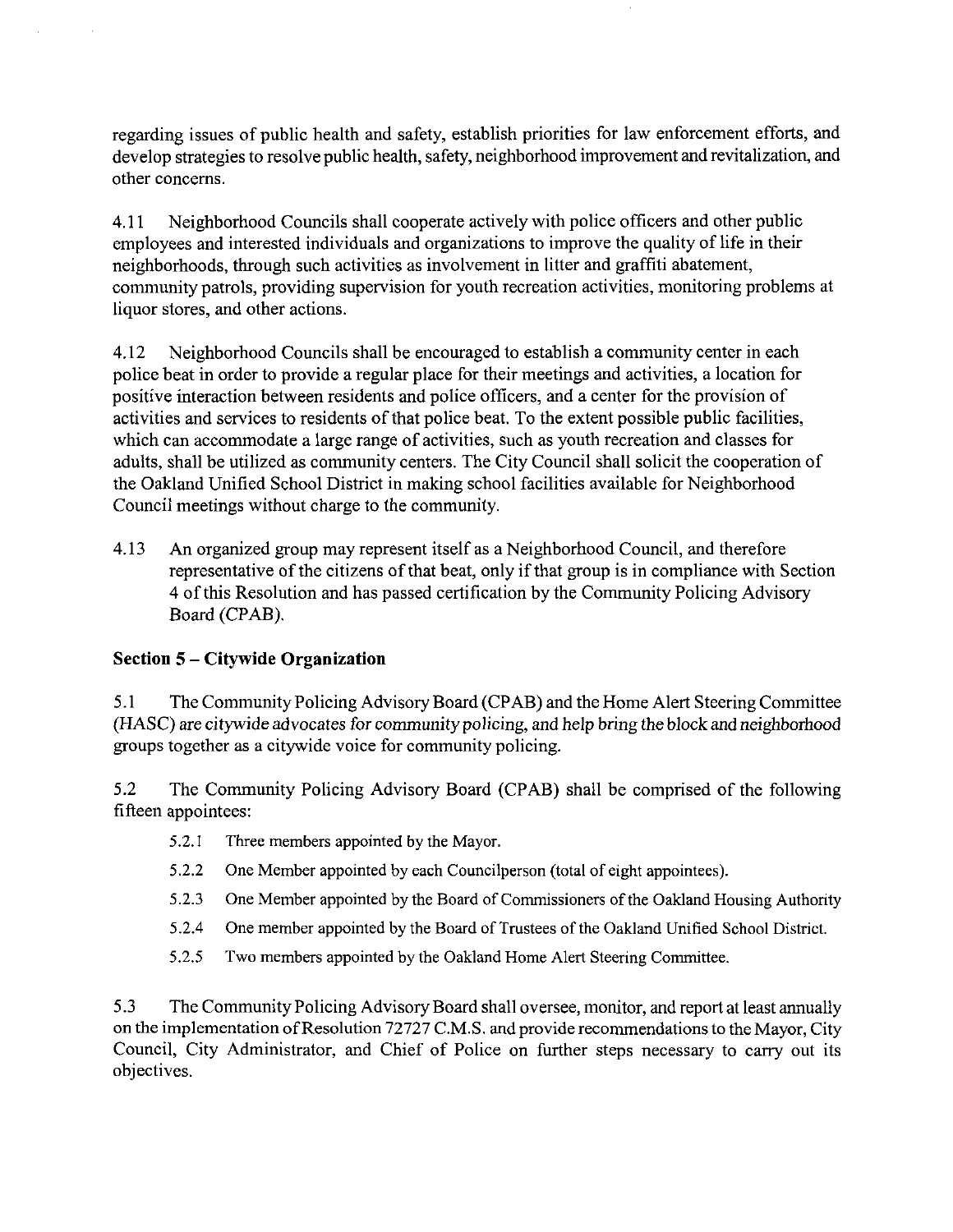5.4 A member selected by the Board shall serve as the Community Policing Advisory Board Chairperson.

5.5 As part of its responsibilities for overseeing and monitoring the implementation of Resolution 72727 C.M.S., the Community Policing Advisory Board has the authority to establish a process to include documentation for certifying that Neighborhood Councils have been organized and continue to function in compliance with the requirements of this resolution. Should the Board discover that a Neighborhood Council is not in compliance, it has the authority to withdraw certification from that Neighborhood Council and require that it reorganize itself and reapply for certification.

5.6 The Board may hear and mediate disputes relating to a Neighborhood Council's compliance with Resolution 72727 C.M.S.

5.7 To facilitate the Community Policing Advisory Board in carrying out its duties, the Oakland Police Department will consult the Board before implementing policy, operational or organizational changes that will affect the functioning and operation of Community Policing as described in the provisions of Resolution 72727 C.M.S.

5.8 The City Administrator or his designated representative and Chief of Police shall attend advisory board meetings and provide the advisory board with all information it deems necessary to carry out its responsibilities.

5.9 The City Council shall provide the Community Policing Advisory Board with sufficient funding for its activities, including attendance at conferences, observation of community policing programs elsewhere in the country, and retaining consultants to assist it with its responsibilities.

5.10 The Home Alert Steering Committee (HASC) is an advisory group drawn from Home Alert participants and other interested residents to provide advice and feedback regarding the Home Alert Program. The HASC is sponsored by the Oakland Police Department.

5.11 The CPAB, HASC, Police Department and City Council will sponsor an annual citywide Community Policing Summit.

## Section 6 - Neighborhood Services Coordinator

6.1 The City shall assign a Neighborhood Services Coordinator (NSC) to each community policing beat.

6.2 The Neighborhood Services Coordinator shall be a non-sworn employee of the police department working under the supervision of the Neighborhood Services Manager.

6.3 To the extent allowed by law Neighborhood Services Coordinators shall be residents of Oakland.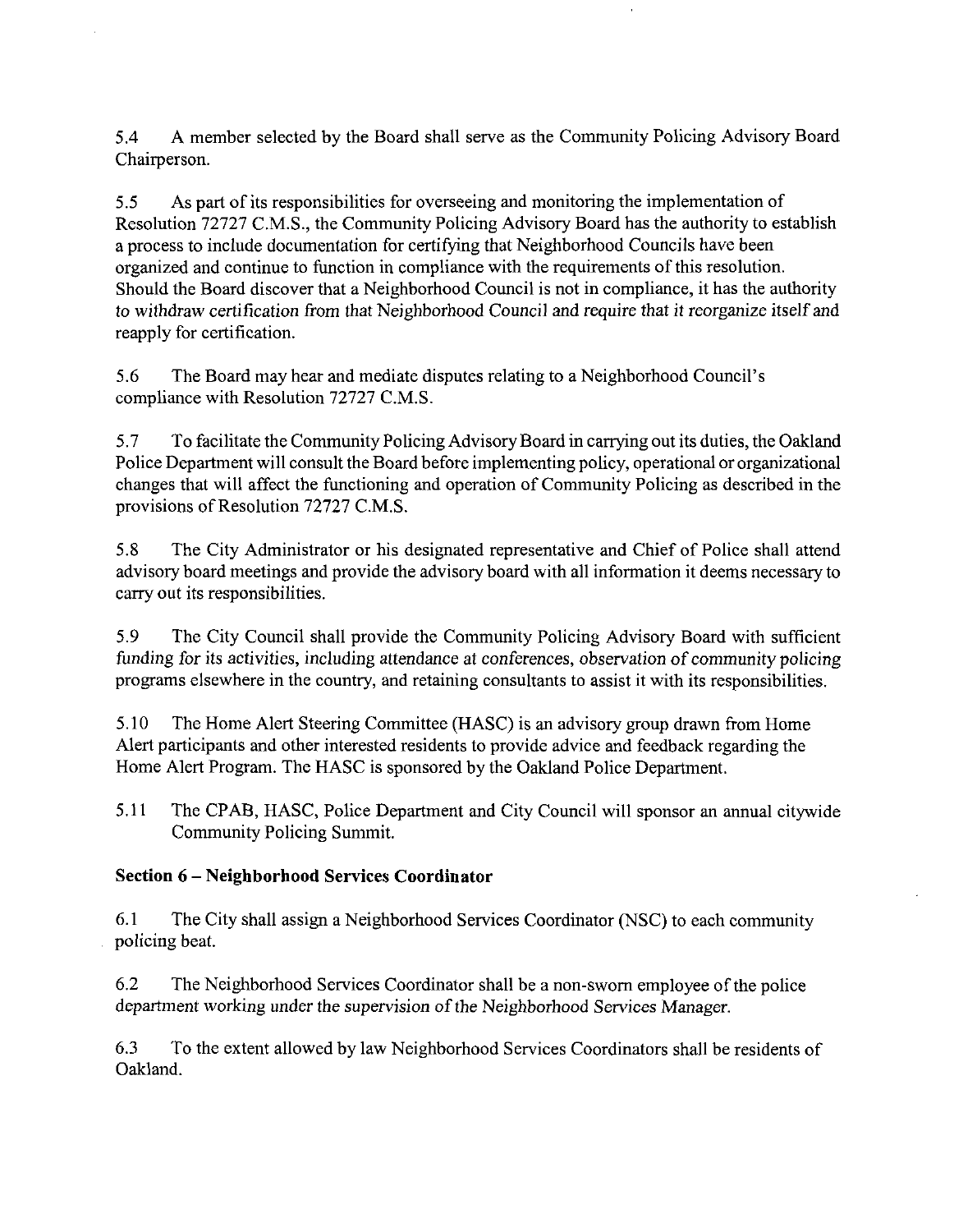6.4 Neighborhood Services Coordinators shall receive sufficient training and supervision to adequately perform their duties.

6.5 The Neighborhood Services Coordinator shall have, but no be limited do, the following duties:

6.5.1 Organization of the Neighborhood Council for that community policing beat.

6.5.2 Assist the leaders of the neighborhood council to develop peer level partnerships with the police to solve problems.

6.5.3 Initiate contact with residents, block level organizations, merchant and community organizations of the beat for participation in crime prevention and community engagement efforts.

6.5.4 Working with the Neighborhood Council, other residents, police officers and employees of other city agencies and other institutions to establish priorities and develop and implement community policing strategies and other activities to improve the safety and health of the community.

6.6 The Neighborhood Services Manager shall determine the specific duties or job description of the Neighborhood Services Coordinators. The NSC job description shall be available to the public upon request.

## Section 7 - Police Staffing

7.1 All City of Oakland police officers shall be trained in the philosophy and practice of community policing and problem solving.

7.2 Police officers assigned to each community policing beat shall be known as Community Police Officers. Community Police Officers shall focus their efforts on problem solving and quality of life improvement on their community policing beat, and shall not be routinely reassigned to 911 patrol or other non-community policing duties.

7.3 The City shall staff each police beat with community police officers, a minimum of one officer per police beat.

7.4 Assignments of Community Police Officers to beats shall be made for terms in accordance with Police Department policy. As a specialized assignment, they can remain in this assignment for six years with extensions of up to two years as approved by the Chief of Police. The city will negotiate applicable agreements with employee organizations to allow such six-year assignments.

7.5 Community Police Officers assigned to each beat shall work with any assigned Neighborhood Council and Neighborhood Services Coordinator in that beat to carry out the objectives established by the Neighborhood Council.

7.6 Specialized police units shall be decentralized to the extent possible in order to establish